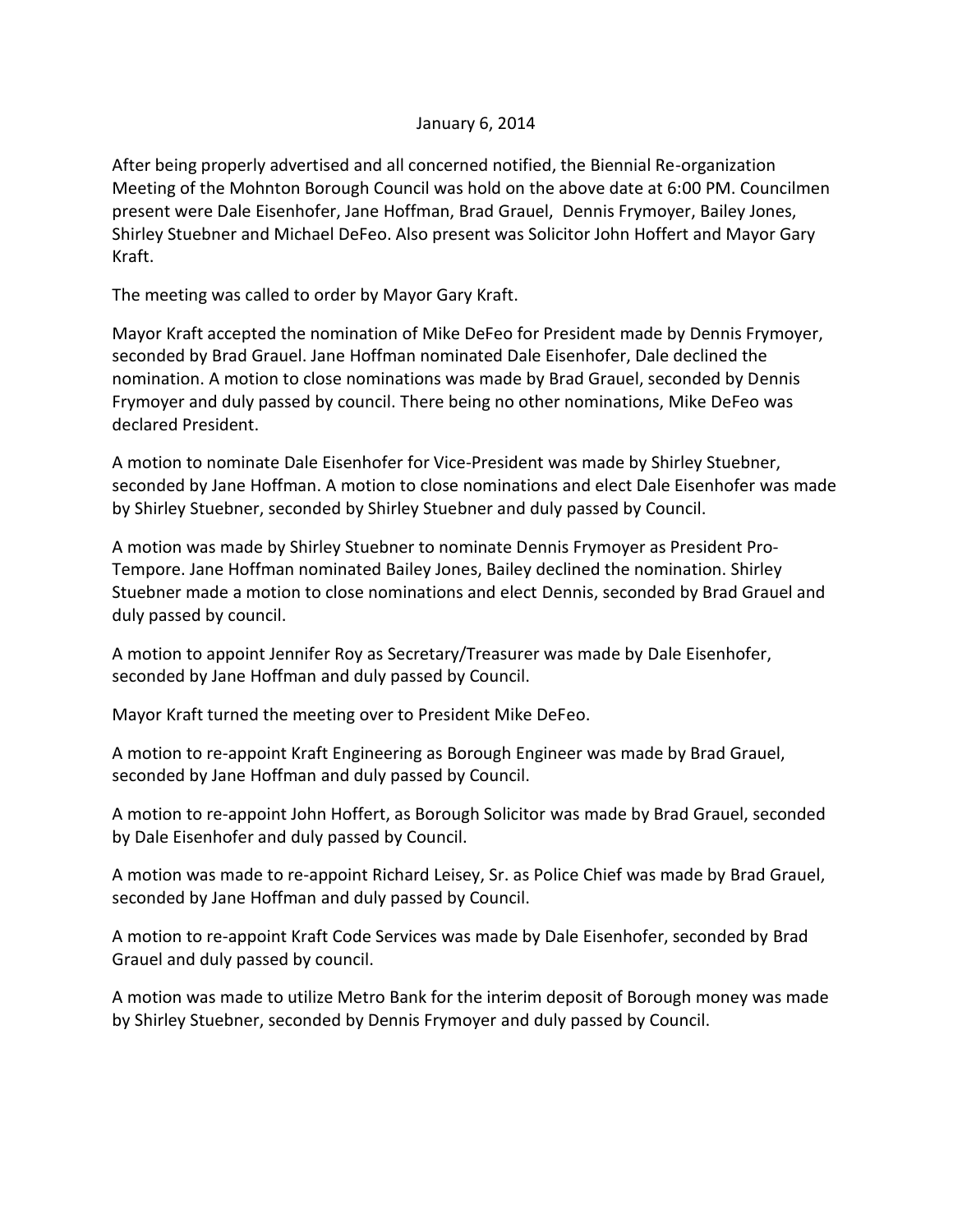A motion to appoint Berks Envirotech as Sewage Enforcement Officer and pass Resolution #14-02 setting the fee schedule was made by Brad Grauel, seconded by Dennis Frymoyer and duly passed by Council.

A motion was made by Brad Grauel to re-appoint Carl Pettinato and Lowell Leaman for 4 year terms to the Planning Commission, seconded by Jane Hoffman and duly passed by Council.

A motion was made by Brad Grauel to re-appoint Carl Wert for a 6 year term to the Civil Service Commission, seconded by Dale Eisenhofer and duly passed by council.

There being no further business the meeting was adjourned.

## January 4, 2012 Workshop

Members present – Dale Eisenhofer, Jane Hoffman, Brad Grauel, Kerry Hoffman, Bailey Jones, Shirley Stuebner and Mike DeFeo. Also present Mayor/Engineer Gary Kraft.

ENGINEER – The storm sewer repair project on Main Street is complete. The project took longer than anticipated due to water from outside the pipe leaking in. The bill has been approved to be paid.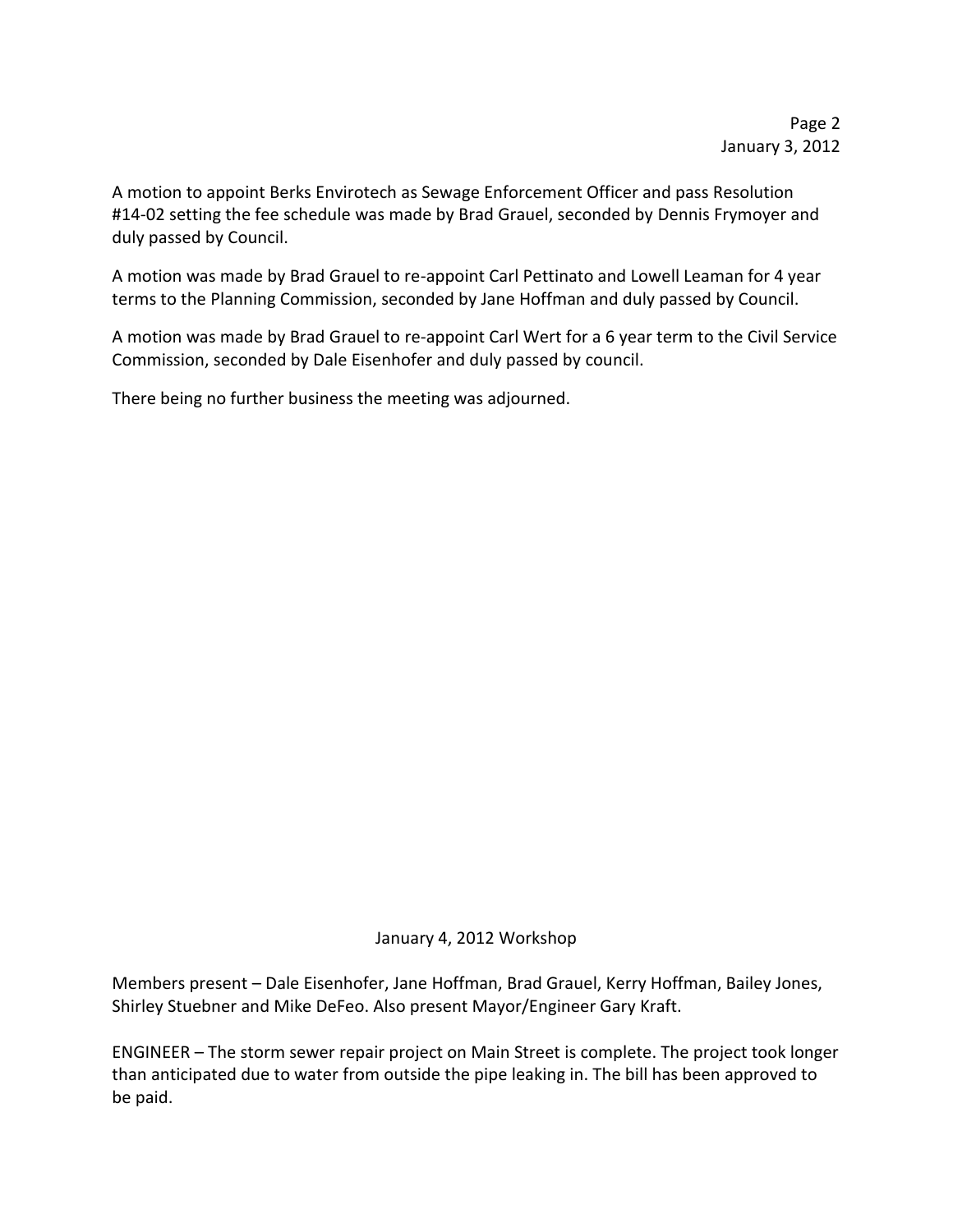PRESIDENT – Kraft Code Services fee schedule proposal was reviewed, it was recommended that they we re-appointed at the business meeting.

The Civil service Commission and Vacancy Board have opening, Jane has two names to forward for consideration.

MAYOR – There are amendments to the Handicap Parking Ordinances that are being prepared.

FINANCE – Dale will be reopening the 2012 Budget and tax rate at the meeting, changes can be made due to the less expensive health insurance plan that the borough changed to.

RECREATION – Looking for volunteers to help clean up the park.

HEALTH & SANITATION – The Amendment to the Recycling Ordinance will be adopted at the next meeting.

There being no further business the meeting was adjourned at 7:12 PM.

January 11, 2012

Mohnton Borough Council met in regular session on the above date. Members present were Dale Eisenhofer, Jane Hoffman, Kerry Hoffman, Bailey Jones, Shirley Stuebner and Mike DeFeo. Member Brad Grauel was absent. Present Kerry Hoffman presided. Also present were Mayor/Engineer Gary Kraft, Police Chief Richard Leisey, Sr., Fire Chief Ryan Schwartz and Solicitor Hoffert.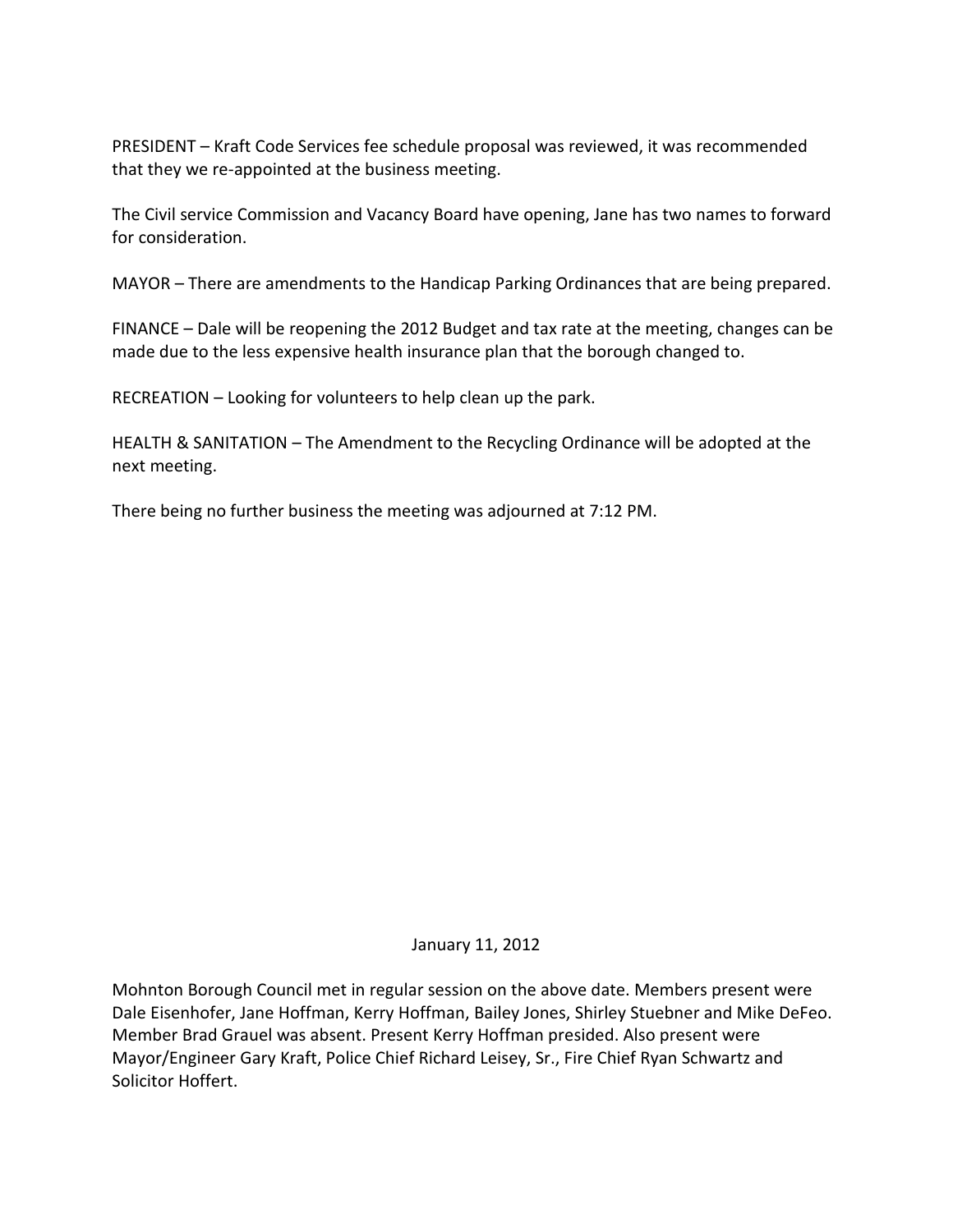A motion to approve the December meeting minutes was made by Jane Hoffman, seconded by Dale Eisenhofer and duly passed by Council.

Cynthia DeLoretta was presented a plaque in gratitude for her 27 years of service to the Borough of Mohnton as Secretary/Treasurer. Cindy will be retiring, her last day of work will be January 31, 2012. Cindy thanked Council.

ENGINEER – The revised Flood Plain Ordinance will need to be adopted by the borough.

PRESIDENT - A motion was made by Kerry Hoffman to re-appoint Kraft Code Services seconded by Jane Hoffman and duly passed by Council. Resolution #02-12 adopting the 2012 Fee Schedule was approved.

POLICE CHIEF gave his report.

FIRE CHIEF gave his report.

SOLICITOR – Reedy & Knopp will be sent a letter about their remaining balance of \$2184.67 on their lien for sewer work.

A motion was made by Dale Eisenhofer to Adopt an Ordinance to fix the 2012 tax rate at 3.1 mills for general purposes and .7 for fire services, seconded by Jane Hoffman and duly passed by Council.

A motion was made by Mike DeFeo to Adopt an Ordinance to amend the recycling ordinance as outlined in the ordinance text, seconded by Dale Eisenhofer and duly passed by Council.

A motion was made by Jane Hoffman to approve advertising for two ordinances to amend handicap parking spaces, seconded by Shirley Stuebner and duly passed by Council.

## COMMITTEE REPORTS

FINANCE – Dale Eisenhofer announced that the budget has been amended to allow for no tax increase in 2012.

BUILDING & ZONING & FIRE & WATER – Thank you to the Cummings family who cleaned the borough parking lot front debris.

January 11, 2012

RECREATION – None.

GRANTS, ACQUISITIONS & COMMUNITY RELATIONS – None.

LIGHT & HIGHWAY – Working on proposed projects for 2012.

HEALTH & SANITATION – None.